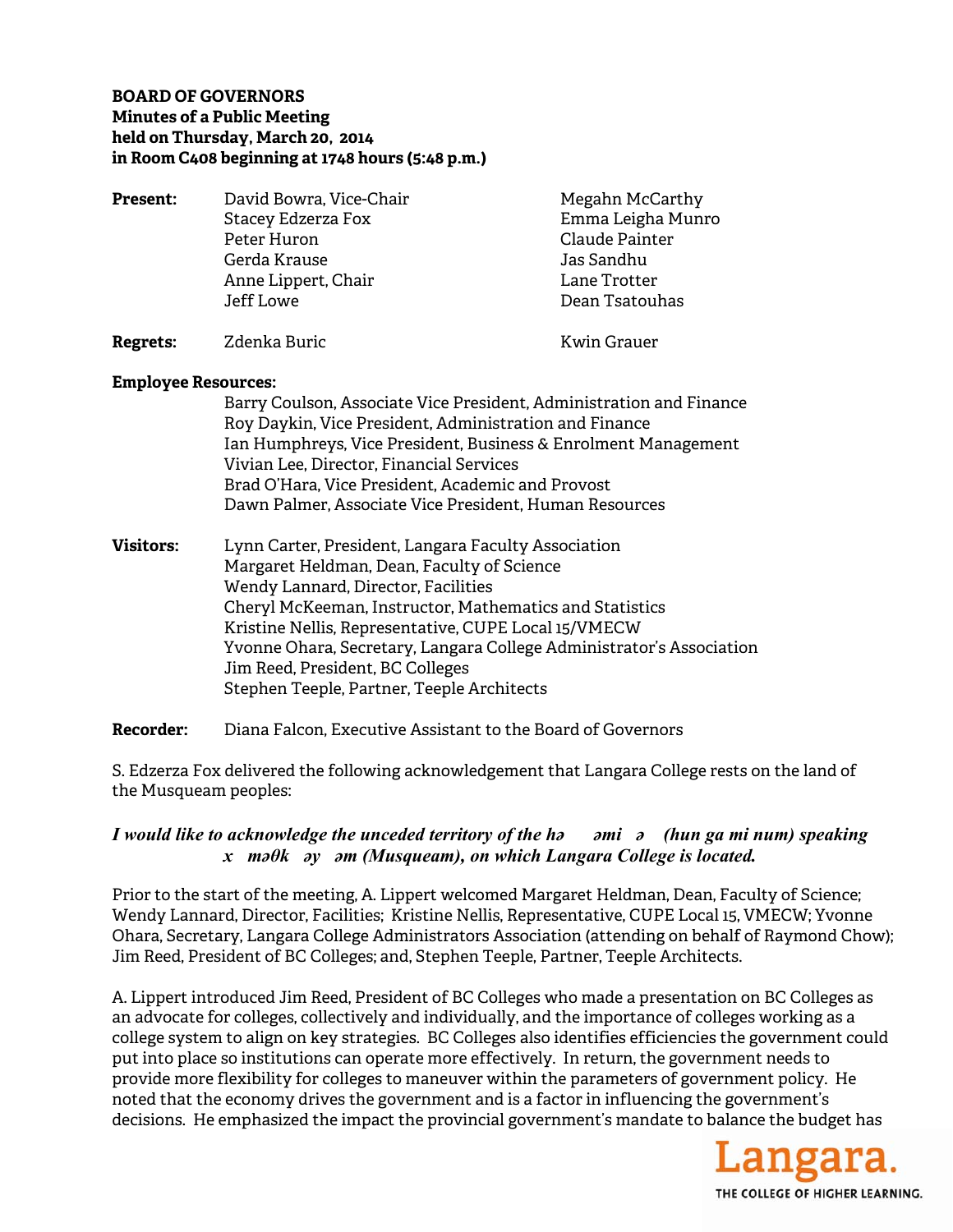on post-secondary institutions and advised that with government funding continually decreasing, institutions need to be creative in generating revenue. The current Core Review process is an opportunity to identify how government can help facilitate the college's economic agenda. He highlighted some key areas where colleges could work with government to identify funding opportunities and reassure government that we have a committed college system that responds to the labour market. He further noted that colleges need to work with their Presidents to ensure that the college is aligned to take advantage of opportunities when they arise. He distributed a summary of a recent Economic Impact Study commissioned by BC Colleges which shows the economic impact colleges provide to their communities (a copy is attached to these minutes). He noted that colleges should think of advanced education and skills training as an investment, not an expense. He advised that a 10-year Skills Plan and an update to the BC Jobs Plan are scheduled to be released in the spring.

A. Lippert thanked Jim Reed for his presentation and it was noted that J. Reed left the meeting at 1830 hours (6:30 pm).

## **1. APPROVAL OF THE AGENDA**

It was moved by D. Bowra, seconded by C. Painter **THAT, the Agenda be approved.** 

**Carried Unanimously.** 

## **2. APPROVAL OF THE MINUTES and BUSINESS ARISING**

## **a) Minutes of the Meeting held on January 23, 2014**

It was moved by C. Painter, seconded by S. Edzerza Fox

 **THAT, the Minutes of the Langara College Board Public Meeting held on January 23, 2014 be approved.** 

**Carried Unanimously.** 

## **3. NEW BUILDING UPDATE**

## **a) Presentation by Teeple Architects**

R. Daykin introduced Stephen Teeple, Partner, Teeple Architects who made a presentation on the new Sciences and Technology building. He advised that the building is on track for LEED Gold certification and will be the jewel of the campus and an icon for the future of Langara College. He walked Board Members through a slide presentation that highlighted the structure and design of the building. The design included a sequence of indoor and outdoor learning spaces, and he emphasized that the level of services for students has been enhanced. In response to questions about future growth and seismic standards, G. Krause advised that S. Teeple and his team spent a lot of time with the sciences departments to understand their requirements for lab and classroom space, including future growth. S. Teeple advised that the building has been designed to the newest codes, and meets all seismic, fire and safety requirements that are well within budget.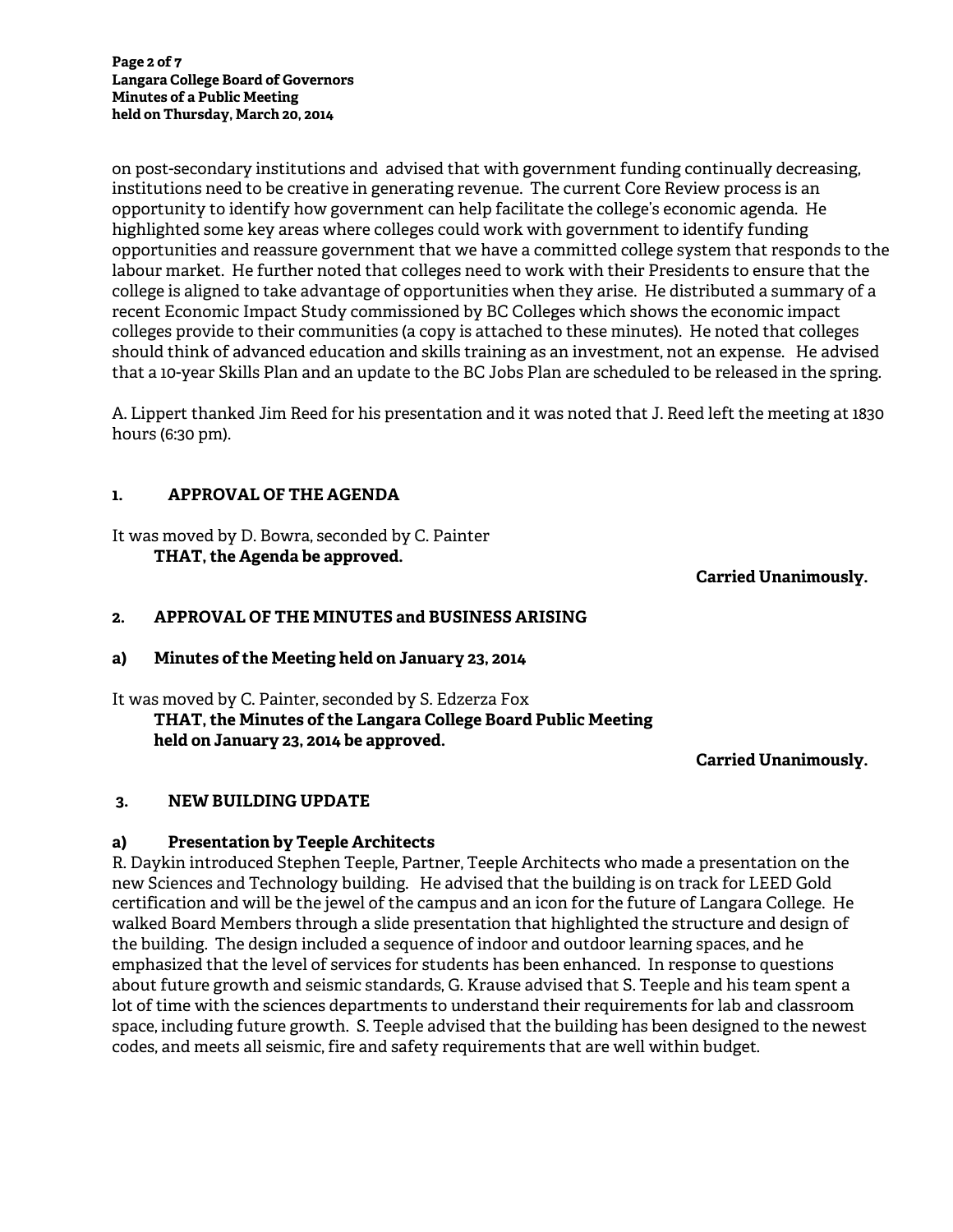## **b) Project Overview**

W. Lannard made a presentation on the project overview for construction of the new Sciences and Technology building which is due to be completed by April 2016. She advised that two of the consultants and the general contractor were involved with the Library and LSU/building C project. A study was done regarding parking and it was determined that the college has adequate parking and no additional underground parking is required, due in part to the success of the Canada Line. She advised that three of four contract packages have been tendered on or below budget and is confident that the fourth will come in on budget. Aside from the College's commitment to build sustainable buildings, the Ministry requires that all new buildings be built to LEED Gold standards, increasing the overall cost by 5-7%. The development permit has been issued, the building permit is to be issued early next week, and then construction will begin. Based on previous experience with Bird Construction, both projects have been on time and we are confident that this project will be the same. Project Status Reports will be used to report potential issues to the New Building Task Force. To date no risks have been identified.

[It was noted that W. Lannard and S. Teeple left the meeting at 1855 hours (6:55 pm)]

## **c) New Building Task Force Terms of Reference**

J. Sandhu presented the Terms of Reference for the New Building Task Force and advised that an amended copy was distributed via email prior to the meeting (a copy is attached to these minutes). The task force was developed to ensure accountability during the construction of the new Sciences and Technology building. The Task Force will meet on a quarterly basis and will receive status updates from the college. Any issues will be taken to the New Building Task Force. In response to a question, it was noted that the RFP process for awarding of the contract for the architectural firm followed Ministry guidelines.

It was moved by J. Sandhu, seconded by J. Lowe

**THAT, the Board approves the amended Terms of Reference for the New Building Task Force to oversee the progress of the new Sciences and Technology Building until the final occupancy permit is granted.** 

**Carried Unanimously.** 

## **4. CHAIR'S REPORT**

## **a) Community Connections**

A. Lippert reviewed the activities as noted in the Community Connections memo attached to the agenda and invited Board Members to speak on events that they attended.

## **b) Notice of Election for the Position of Board Chair**

A. Lippert reminded Board members of the process for nomination and election for the Board Chair position to be held at the June Board meeting. She also advised that in the event that the position of Vice-Chair becomes vacant, an election for Vice Chair would also take place.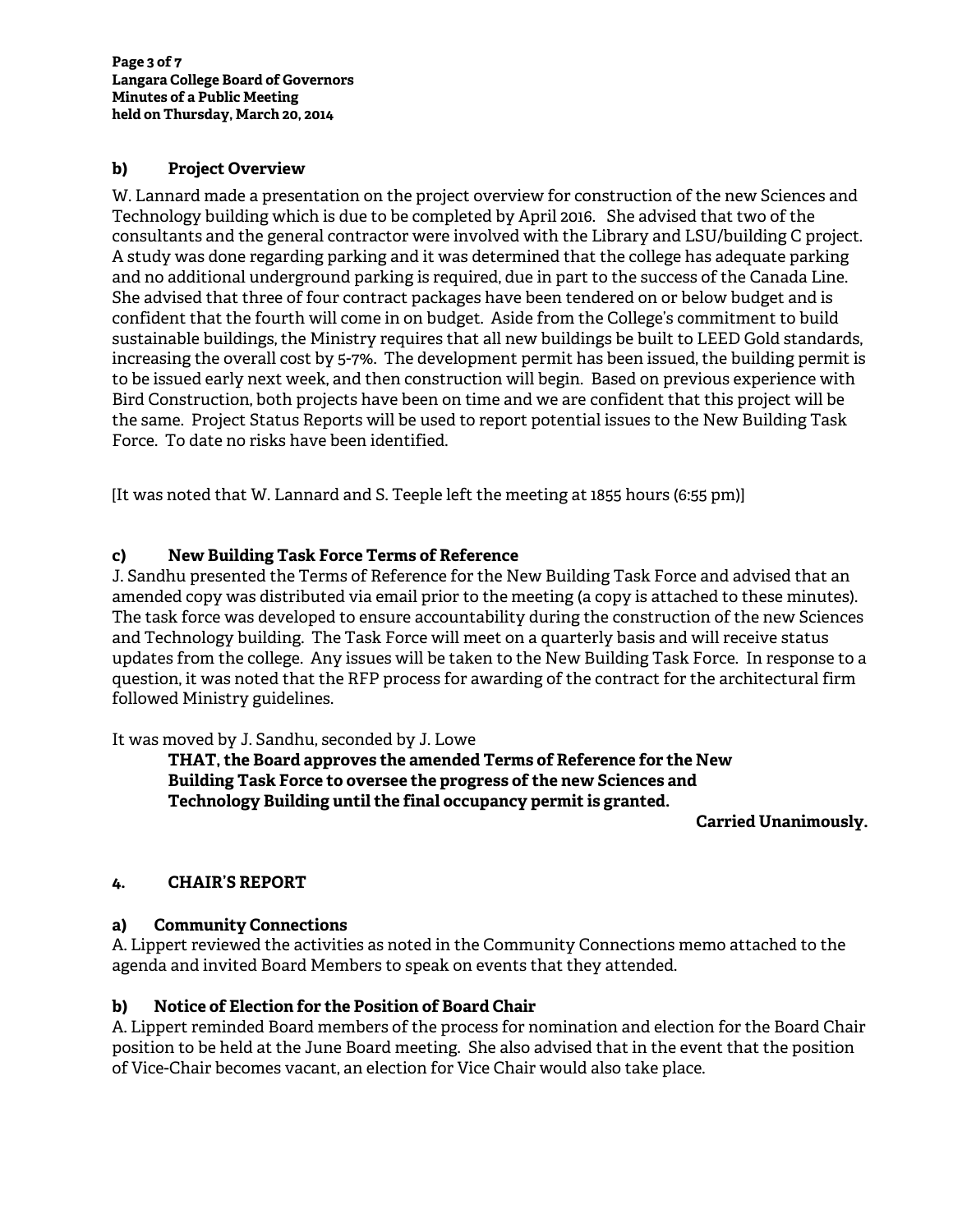## **c) Association of Governing Boards – 2014 Conference on Trusteeship**

A. Lippert advised that the Association of Governing Boards Conference on Trusteeship 2014 is being held in Orlando, Florida from April 12-14, 2014. D. Bowra, E. Munro, J. Sandhu, and L. Trotter will attend along with R. Daykin and D. Falcon.

## **d) 2014 ACCC Conference**

A. Lippert advised that the Association of Canadian Community Colleges (ACCC) 2014 Conference will be held in Ottawa, Ontario from May 25-27, 2014. Attendees are still being confirmed and the board will be notified once this is finalized.

## **e) Board Retreat – May 2, 2014**

A. Lippert reminded Board Members of the Board Retreat scheduled for May 2, 2014, which will be facilitated by Catherine Raso of CMR Governance Consulting. The purpose of the Retreat is to gain role clarity and understand Governance Best Practices. Board Members received a book titled "the OnTarget Board Member: 8 Indisputable Behaviours" and were asked to be read it in preparation for the retreat. A survey and an agenda will be distributed prior to the retreat. Questions are to be directed to D. Falcon.

## **5. PRESIDENT'S REPORT**

L. Trotter referenced his memo dated March 13, 2014, attached to the agenda which highlighted College events that occurred in February-March 2014.

L. Trotter also highlighted the following:

- Congratulations to J. Lowe on being appointed as a Queen's Counsel, which is a significant achievement.
- Congratulations to A. Lippert for being awarded the Association of Women in Finance (AWF) PEAK Lifetime Achievement Award.
- Congratulations to the Falcons Men's Basketball Team for winning the CCAA National Championship.
- Andrew Kocicka, who made a presentation on Africa with D. Tsatouhas in September, has landed his dream job as an account executive of inside sales with the Vancouver Whitecaps.
- Deland Jessop, an instructor in the Langara School of Management, recently appeared on the Dragons Den to promote his product "Counting Sheep Coffee" which is designed for people who want to have a coffee at night and still be able to sleep.
- He and R. Daykin met with Minister Virk about supporting students to find employment and tools such as WorkBC that the government has developed.

## **6. COMMITTEE REPORTS**

# **a) Board Coordinating Committee**

# **- Minutes of a meeting held on February 20, 2014**

A. Lippert highlighted the minutes of the Board Coordinating Committee meeting held on February 20, 2014, and advised that in the absence of a regular Board meeting, the Board Coordinating Committee approved the Government Letter of Expectations and the Q3 Forecast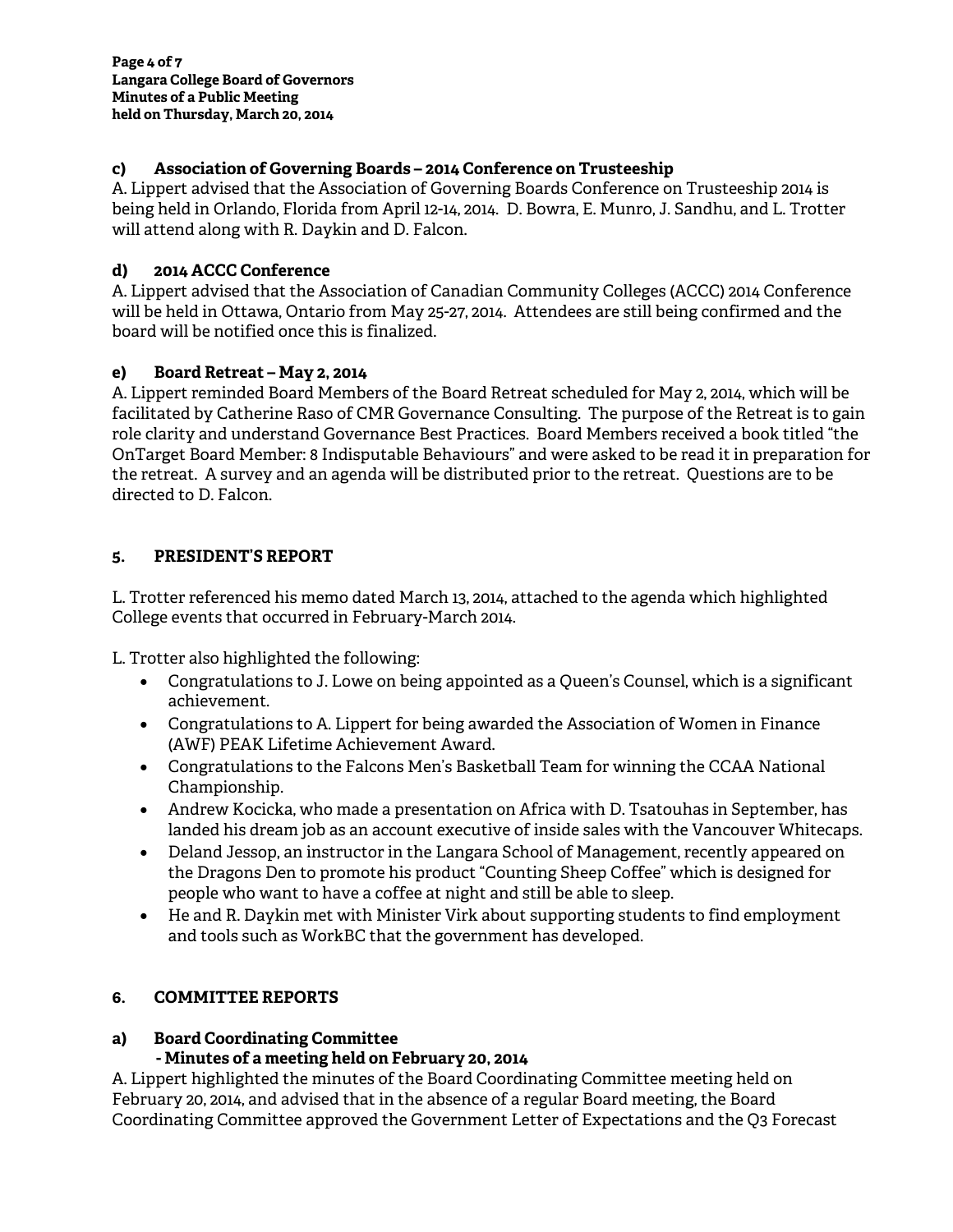that were submitted to the Ministry by their deadlines. They also received an update on the Interim Core Review.

## **b) Audit Subcommittee Meeting - Minutes of a meeting held on March 6, 2014**

D. Bowra highlighted the minutes of the Audit Subcommittee meeting held on March 6, 2014, and advised that the committee received a presentation on and reviewed the 2014/15 Operating Budget and Capital Acquisitions Budget. He noted that the committee discussed the challenges that the college will be facing over the next three years and supported the plans to address the anticipated budget gaps.

# **7. CORE REVIEW**

L. Trotter made a presentation on the Interim Core Review (document attached to the agenda). He noted that the Premier's mandate letter to the Minister of Advanced Education includes the requirement for post-secondary Boards to undertake an institution-wide core review of all programming to ensure student seats are being filled. In February 2014, institutions were provided a Terms of Reference and Guidelines from the Ministry for developing their interim core review. The deadline for submission was February 28, 2014. Due to the time constraint (approximately two weeks) the Executive Committee developed the interim core review for submission to the Ministry and updates were provided to Langara Council and the Langara Leadership Team. The President asks that the Board review the Interim Core Review and provide their feedback by April 30, 2014, based on the following considerations:

- Given the provincial government's direction to align education and post-secondary education to support the BC Jobs Plan and major projects like LNG, does the interim Core Review document achieve this objective?
- Are there any areas that the College should consider emphasizing in the final Core Review that address the one page template released by the Ministry of Advanced Education?

Parallel to this, feedback will also be sought from the College community. The feedback will then be reviewed by the Board Coordinating Committee and a final core review document will be developed for Board approval. Submission of the final Core Review document is due to the Ministry in the summer (date to be announced).

# **8. FOR APPROVAL**

# **a) 2014/15 Operating Budget and Capital Acquisitions Budget**

David Bowra highlighted the 2014/15 Operating Budget and Capital Acquisitions Budget that was presented to the Audit Subcommittee at a meeting held on March 6, 2014, and to Langara Council on March 11, 2014, and advised that the committee recommends it to the Board for approval.

R. Daykin provided an update on the 2014/15 Operating Budget and Capital Acquisitions Budget by way of a presentation that described the challenges the college is facing over the next three fiscal years. He advised that Langara has the lowest post-secondary funding per FTE in the province and the second lowest tuition rate of all urban post-secondary institutions in BC. This combination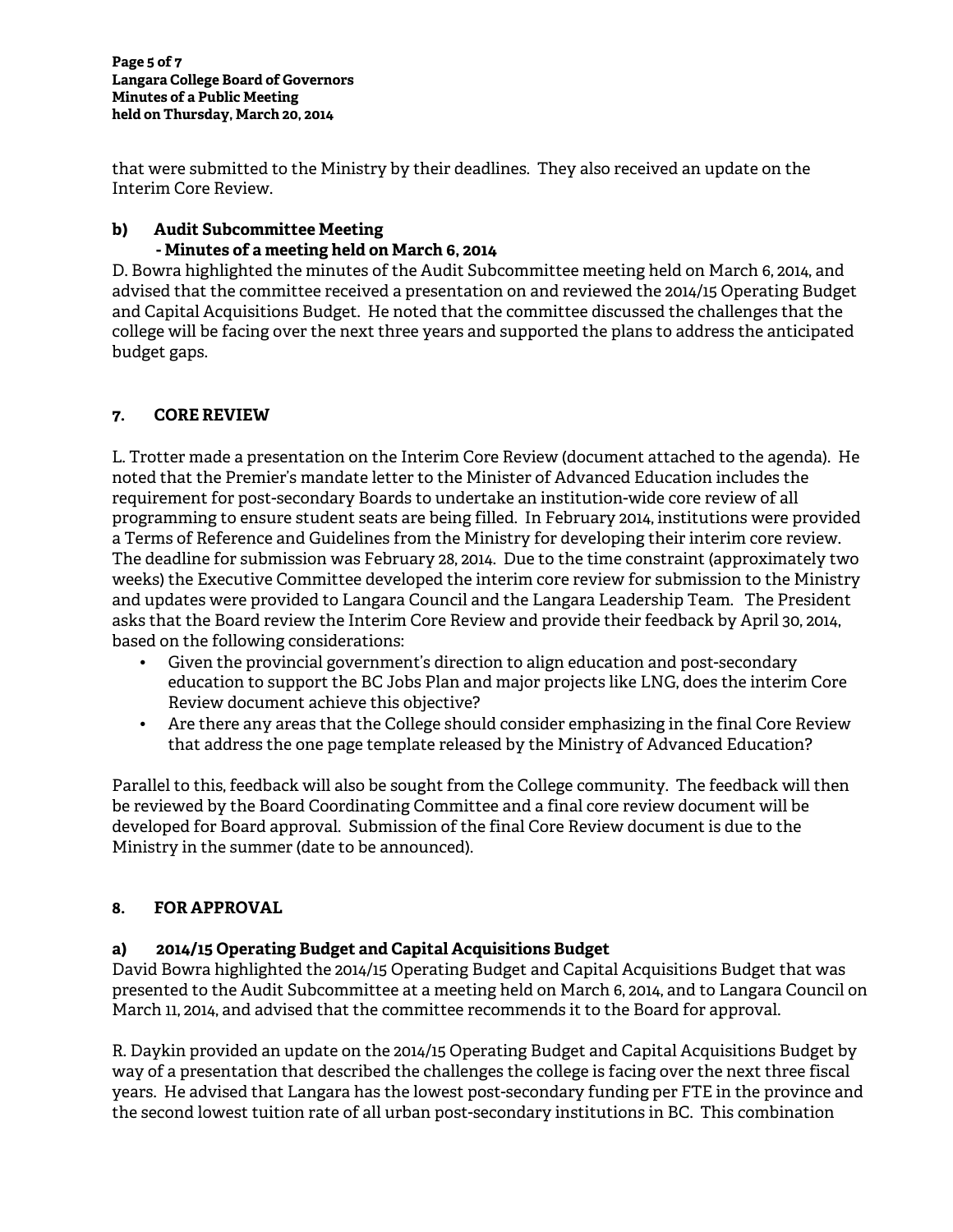presents a challenge for Langara and advised that one of the recommendations made in the Interim Core Review was that the government allow Langara a one-time tuition adjustment to bring its tuition fees in line with similar colleges. He highlighted a chart which showed the college's budget revenues and noted that government funding in 2014/15 dropped below 40% with further reductions anticipated in the coming years. Another chart highlighted the college's international tuition revenue and 2014/15 budgeted expenses. He noted an original budget gap for 2014/15 of \$3.7M and highlighted the process taken to close the gap and present a balanced budget.

It was moved by P. Huron, seconded by D. Bowra

# **THAT, the 2014/15 Operating Budget and Capital Acquisitions Budget be approved. Carried Unanimously.**

## **b) ByLaw 204 – Fees and Charges for Instruction**

D. Bowra highlighted the changes made to ByLaw 204 – Fees and Charges for Instruction noting that the changes were not to increase tuition fees which occurred at the Board meeting held on January 23, 2014, but rather to amend the ByLaw to include language to address fees for post-degree certificate and diploma programs.

It was moved by D. Bowra, seconded by M. McCarthy

# **THAT, Bylaw 204 – Fees and Charges for Instruction be approved with the recommended changes.**

## **Carried Unanimously.**

# **c) Transfer of Funds to Langara College Foundation**

R. Daykin highlighted the memo attached to the agenda to transfer funds to the Langara College Foundation. B. Coulson noted that the government does not permit the College to incur a deficit without prior permission, which the Ministry of Advanced Education has advised would not be forthcoming for this type of transfer. Therefore, the transfer of endowments and realized and unrealized income on endowments can only be transferred to the Langara College Foundation to the maximum of the College's annual surplus for the year. In response to a Board Members question, it was noted that the amount of the transfer would not be known until the College's yearend has been completed. It was noted that this approval will be sought from the Board annually until all endowments and income have been transferred to the Langara College Foundation.

It was moved by D. Bowra, seconded by C. Painter

**THAT, the College transfer endowments and realized and unrealized income on endowments to the Langara College Foundation as at March 31, 2014, the total amount of which will not exceed the College's annual surplus for the year then ended. Carried Unanimously.** 

# **9. EDUCATION COUNCIL REPORTS**

# **a) Recommendation Memo**

A. Lippert reminded Board Members of Section 23 of the BC College and Institute Act that requires Education Council to advise the board on the development of educational policy.